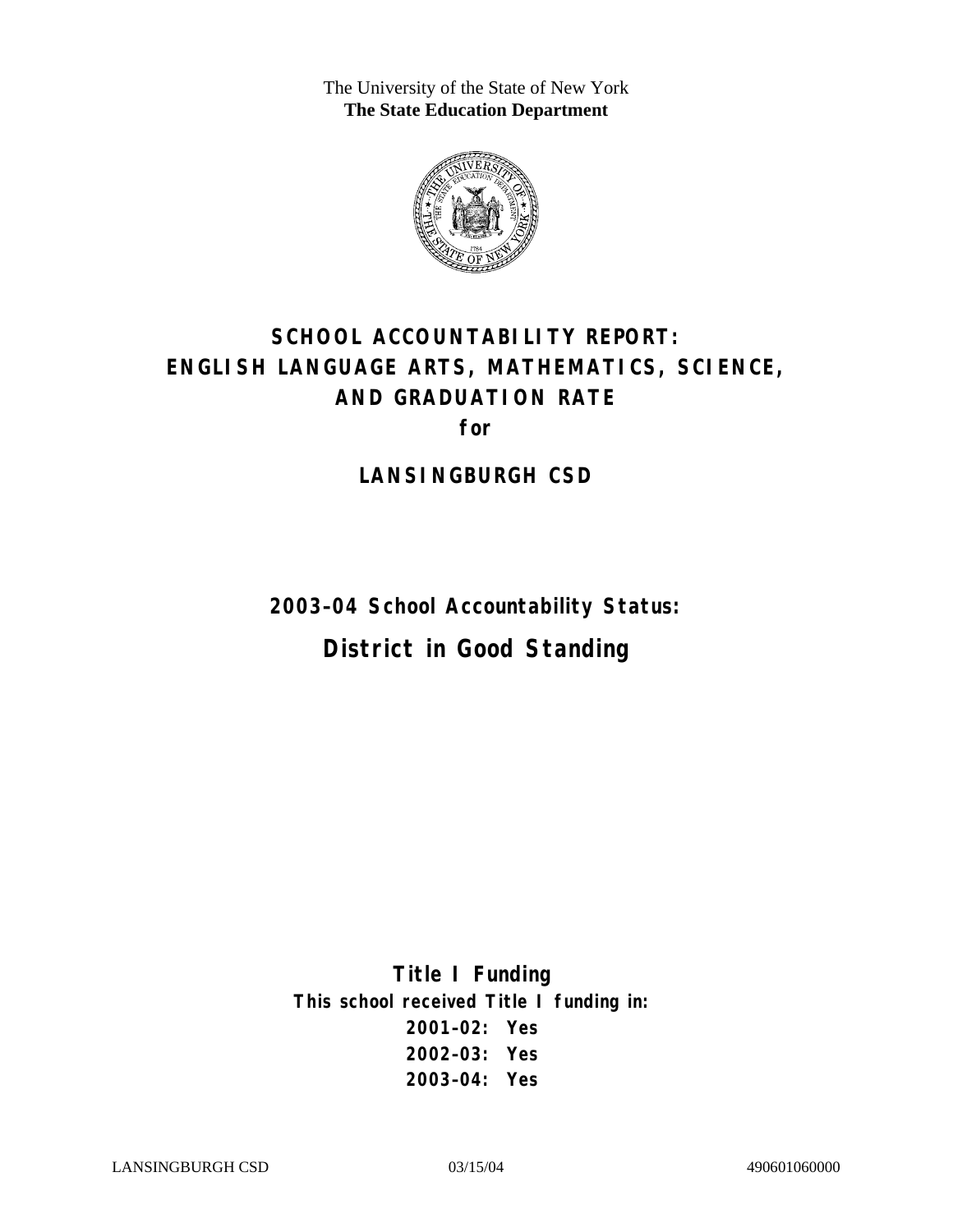#### **District/School Accountability Status Categories**

The list below defines the district or school status categories under New York State's district and school accountability system, which is divided into a Federal Title I component and a State component. A district or school that does not receive Title I funding in a school year does not have a federal status in that year. Schools receiving Title I funds that are not in good standing must provide school choice for their students; those in need of improvement year 2 and beyond must also provide Supplemental Education Services to eligible students. Other consequences for districts and schools not in good standing can be found at: www.emsc.nysed.gov/deputy/nclb/accountability/siinfo.htm. To be removed from any improvement status, a district or school must make Adequate Yearly Progress (AYP) for two consecutive years, or in the case of a School Under Registration Review, achieve the performance targets established for the school by the Commissioner.

**District/School in Good Standing:** A district or school is considered to be in good standing if it has not been identified as a District or School in Need of Improvement, Requiring Corrective Action, Planning for Restructuring, or Requiring Academic Progress, or as a School Under Registration Review.

**District/School Requiring Academic Progress:** Under the State component of New York's accountability system, a district or school that did not make AYP in the same grade and subject for two consecutive years is considered a School Requiring Academic Progress (Year 1) the following year. In each succeeding year that the school fails to make AYP, the year designation is incremented by one.

**District/School in Need of Improvement (Year 1):** A district or school that has not made AYP for two consecutive years in the same grade or subject while receiving Title I funds is considered a District/School in Need of Improvement (Year 1) the following year.

**District/School in Need of Improvement (Year 2):** A District or School in Need of Improvement (Year 1) that does not make AYP in the grade or subject for which it was identified while receiving Title I funds is considered a District or School in Need of Improvement (Year 2) the following year.

**District/School Requiring Corrective Action:** A District or School in Need of Improvement (Year 2) that does not make AYP in the grade or subject for which it was identified while receiving Title I funds is considered a District or School Requiring Corrective Action the following year.

**District/School Planning for Restructuring:** A District or School Requiring Corrective Action that does not make AYP in the grade or subject for which it was identified while receiving Title I funds is considered a District or School Planning for Restructuring the following year.

**School Under Registration Review (SURR):** Schools that are farthest from the State standard and have been determined by the Commissioner to be most in need of improvement are Schools Under Registration Review. These schools must achieve performance targets specified by the Commissioner of Education in their area(s) of identification within a prescribed timeframe or risk having their registration revoked by the Board of Regents.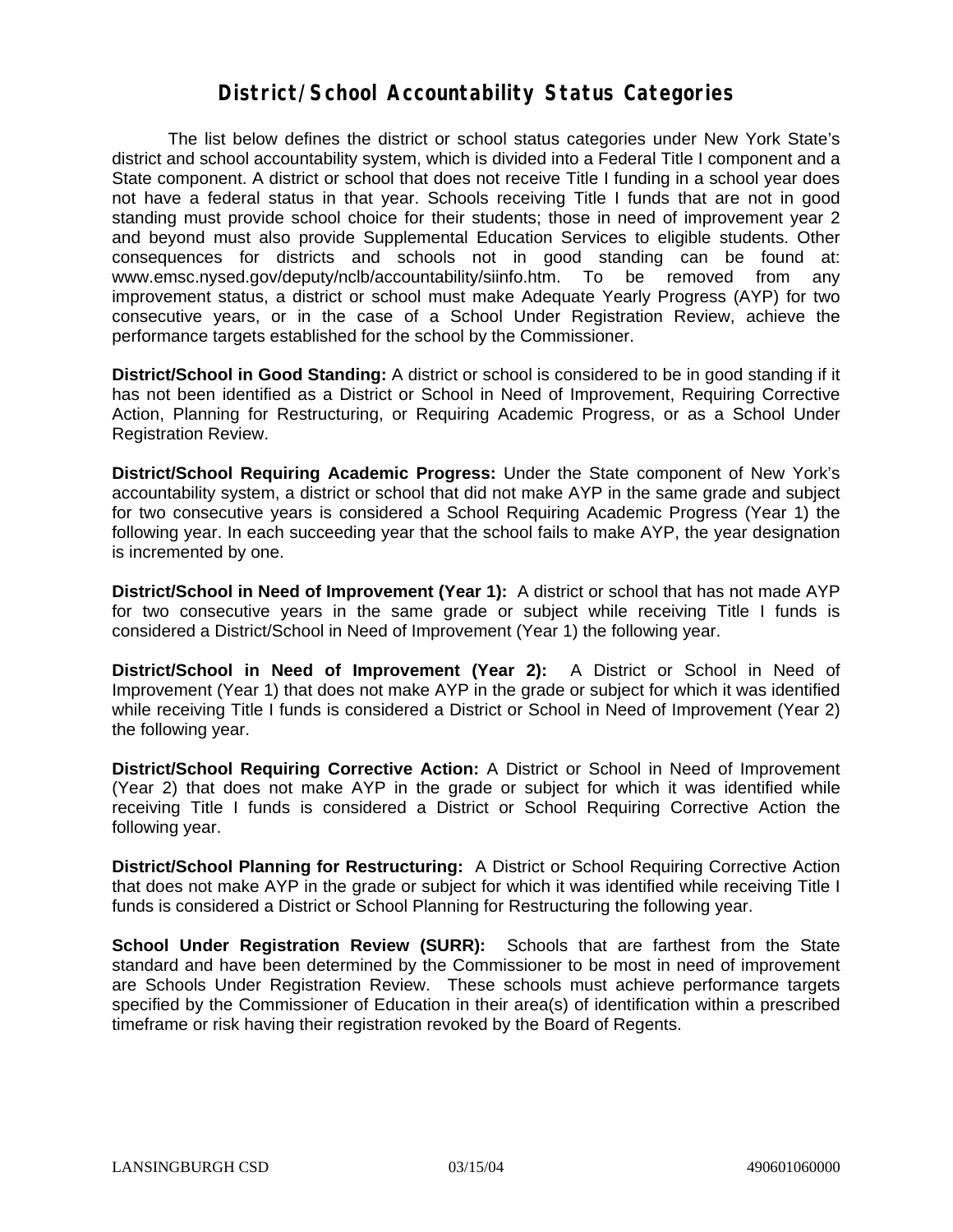## **Elementary-Level English Language Arts**

Definitions of terms, such as Performance Index and Effective Annual Measurable Objective (AMO), are in the glossary, which is the last page of this report.

**For a school to make Adequate Yearly Progress (AYP) in 2002–03, every accountability group must make AYP.** 

**For an accountability group to make AYP in 2002–03, it must** 

- 1. meet the 95 percent participation requirement (*2002–03 Participation*), *and*
- 2. *either* meet its Effective AMO *or* make safe harbor (*2002–03 Performance* and *Standards*).

To meet the participation requirement, 95 percent of the grade 4 enrollment in each accountability group with 40 or more students must

be tested. To meet the Effective AMO, the Performance Index for each group with 30 or more continuously enrolled students must equal or exceed the Effective AMO. To make safe harbor, the Performance Index of each of these groups must equal or exceed its ELA safe harbor target *and* the group must meet the elementary-level science qualification for safe harbor. (See the elementary-level science page of this report for further information on meeting the science qualification for safe harbor.)

*ELA Safe Harbor Targets:* The elementary-level 2002–03 ELA Safe Harbor Target is calculated by using the following equation: 2001–02 PI + (200 – the 2001–02 PI) <sup>×</sup> 0.10. The 2003–04 ELA Safe Harbor Target is calculated by using the following equation: 2002–03 PI + (200 – the 2002–03 PI)  $\times$  0.10. The 2003–04 target is provided for groups whose PI was below the Effective AMO in 2002–03.

|                                   | 2002-03 Participation |                                    | 2002-03 Performance*                                    |                      |                  | 2002-03 Standards                   |                                                           | 2003-04                                               |                                                   |
|-----------------------------------|-----------------------|------------------------------------|---------------------------------------------------------|----------------------|------------------|-------------------------------------|-----------------------------------------------------------|-------------------------------------------------------|---------------------------------------------------|
| <b>Accountability Group</b>       | Grade 4<br>Enrollment | Percent of<br>Enrollment<br>Tested | Count of<br>Continuously<br>Enrolled<br><b>Students</b> | Performance<br>Index | Effective<br>AMO | <b>ELA Safe</b><br>Harbor<br>Target | Met the<br>Science<br>Qualification<br>for Safe<br>Harbor | Made<br><b>AYP</b> in<br><b>ELA</b> in<br>$2002 - 03$ | <b>ELA Safe</b><br><b>Harbor</b><br><b>Target</b> |
| All Students                      | 176                   | 100%                               | 169                                                     | 157                  | 115              |                                     |                                                           | <b>Yes</b>                                            |                                                   |
| <b>Students with Disabilities</b> | 18                    |                                    | 18                                                      |                      |                  |                                     |                                                           |                                                       |                                                   |
| American Indian/Alaskan Native    |                       |                                    |                                                         |                      |                  |                                     |                                                           |                                                       |                                                   |
| Black                             | 24                    |                                    | 22                                                      |                      |                  |                                     |                                                           |                                                       |                                                   |
| Hispanic                          | 4                     |                                    | 4                                                       |                      |                  |                                     |                                                           |                                                       |                                                   |
| Asian or Pacific Islander         | 2                     |                                    | $\overline{2}$                                          |                      |                  |                                     |                                                           |                                                       |                                                   |
| White                             | 146                   | 100%                               | 141                                                     | 162                  | 114              |                                     |                                                           | <b>Yes</b>                                            |                                                   |
| <b>Limited English Proficient</b> |                       |                                    |                                                         |                      |                  |                                     |                                                           |                                                       |                                                   |
| Economically Disadvantaged        | 82                    | 100%                               | 79                                                      | 151                  | 112              |                                     |                                                           | <b>Yes</b>                                            |                                                   |
| Final AYP Determination           |                       |                                    |                                                         |                      |                  |                                     |                                                           | <b>Yes</b>                                            |                                                   |

\*For schools with fewer than 30 continuously enrolled tested students in 2002–03, data for 2001–02 and 2002–03 were combined to determine counts and PIs.

\*\*Groups with a "\*\*" are not required to meet the science qualification for safe harbor to make safe harbor in English and mathematics because fewer than 30 students in the group were administered the science test.

**State accountability status in elementary-level English language arts: District in Good Standing** 

Title I accountability status in elementary-level English language arts: District in Good Standing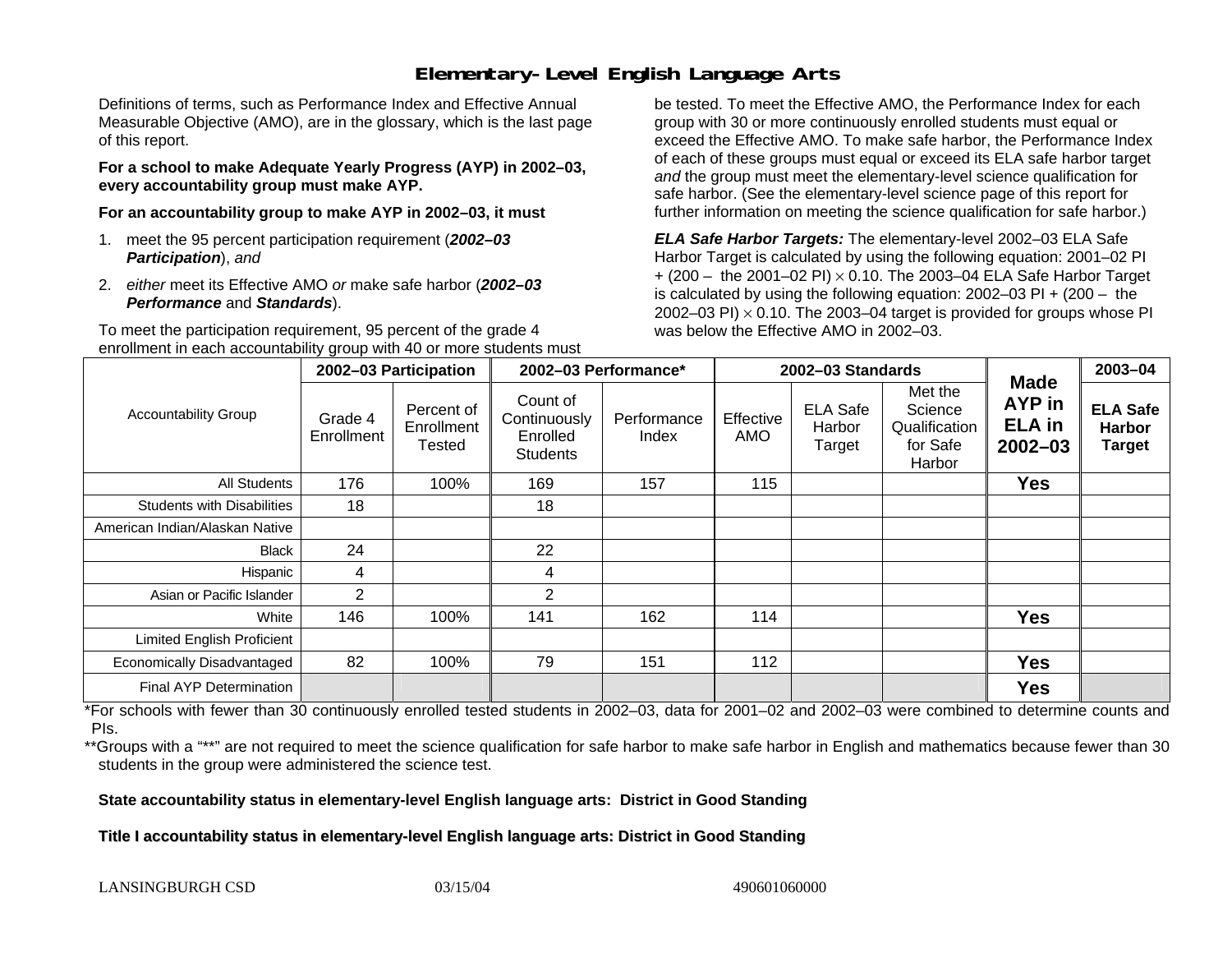## **Elementary-Level Mathematics**

Definitions of terms, such as Performance Index and Effective Annual Measurable Objective (AMO), are in the glossary, which is the last page of this report.

**For a school to make Adequate Yearly Progress (AYP) in 2002–03, every accountability group must make AYP.** 

**For an accountability group to make AYP in 2002–03, it must** 

- 1. meet the 95 percent participation requirement (*2002–03 Participation*), *and*
- 2. *either* meet its Effective AMO *or* make safe harbor (*2002–03 Performance* and *Standards*).

To meet the participation requirement, 95 percent of the grade 4 enrollment in each accountability group with 40 or more students must

be tested. To meet the Effective AMO, the Performance Index for each group with 30 or more continuously enrolled students must equal or exceed the Effective AMO. To make safe harbor, the Performance Index of each of these groups must equal or exceed its math safe harbor target *and* the group must meet the elementary-level science qualification for safe harbor. (See the elementary-level science page of this report for further information on meeting the science qualification for safe harbor.)

*Math Safe Harbor Targets:* The elementary-level 2002–03 Math Safe Harbor Target is calculated by using the following equation: 2001–02 PI + (200 – the 2001–02 PI) × 0.10. The 2003–04 Math Safe Harbor Target is calculated by using the following equation: 2002–03 PI + (200  $-$  the 2002–03 PI)  $\times$  0.10. The 2003–04 target is provided for groups whose PI was below the Effective AMO in 2002–03.

|                                   | 2002-03 Participation |                                    | 2002-03 Performance*                                    |                      | 2002-03 Standards       |                               |                                                           | <b>Made</b>                      | 2003-04                                            |
|-----------------------------------|-----------------------|------------------------------------|---------------------------------------------------------|----------------------|-------------------------|-------------------------------|-----------------------------------------------------------|----------------------------------|----------------------------------------------------|
| <b>Accountability Group</b>       | Grade 4<br>Enrollment | Percent of<br>Enrollment<br>Tested | Count of<br>Continuously<br>Enrolled<br><b>Students</b> | Performance<br>Index | Effective<br><b>AMO</b> | Math Safe<br>Harbor<br>Target | Met the<br>Science<br>Qualification<br>for Safe<br>Harbor | AYP in<br>Math in<br>$2002 - 03$ | <b>Math Safe</b><br><b>Harbor</b><br><b>Target</b> |
| All Students                      | 176                   | 99%                                | 164                                                     | 177                  | 128                     |                               |                                                           | <b>Yes</b>                       |                                                    |
| <b>Students with Disabilities</b> | 19                    |                                    | 17                                                      |                      |                         |                               |                                                           |                                  |                                                    |
| American Indian/Alaskan Native    |                       |                                    |                                                         |                      |                         |                               |                                                           |                                  |                                                    |
| <b>Black</b>                      | 25                    |                                    | 21                                                      |                      |                         |                               |                                                           |                                  |                                                    |
| Hispanic                          | 4                     |                                    | 3                                                       |                      |                         |                               |                                                           |                                  |                                                    |
| Asian or Pacific Islander         | 2                     |                                    | 2                                                       |                      |                         |                               |                                                           |                                  |                                                    |
| White                             | 145                   | 99%                                | 138                                                     | 180                  | 127                     |                               |                                                           | <b>Yes</b>                       |                                                    |
| <b>Limited English Proficient</b> |                       |                                    |                                                         |                      |                         |                               |                                                           |                                  |                                                    |
| Economically Disadvantaged        | 82                    | 99%                                | 75                                                      | 173                  | 125                     |                               |                                                           | <b>Yes</b>                       |                                                    |
| Final AYP Determination           |                       |                                    |                                                         |                      |                         |                               |                                                           | <b>Yes</b>                       |                                                    |

\*For schools with fewer than 30 continuously enrolled tested students in 2002–03, data for 2001–02 and 2002–03 were combined to determine counts and PIs. \*\*Groups with a "\*\*" are not required to meet the science qualification for safe harbor to make safe harbor in English and mathematics because fewer than 30 students in the group were administered the science test.

**State accountability status in elementary-level mathematics: District in Good Standing** 

Title I accountability status in elementary-level mathematics: District in Good Standing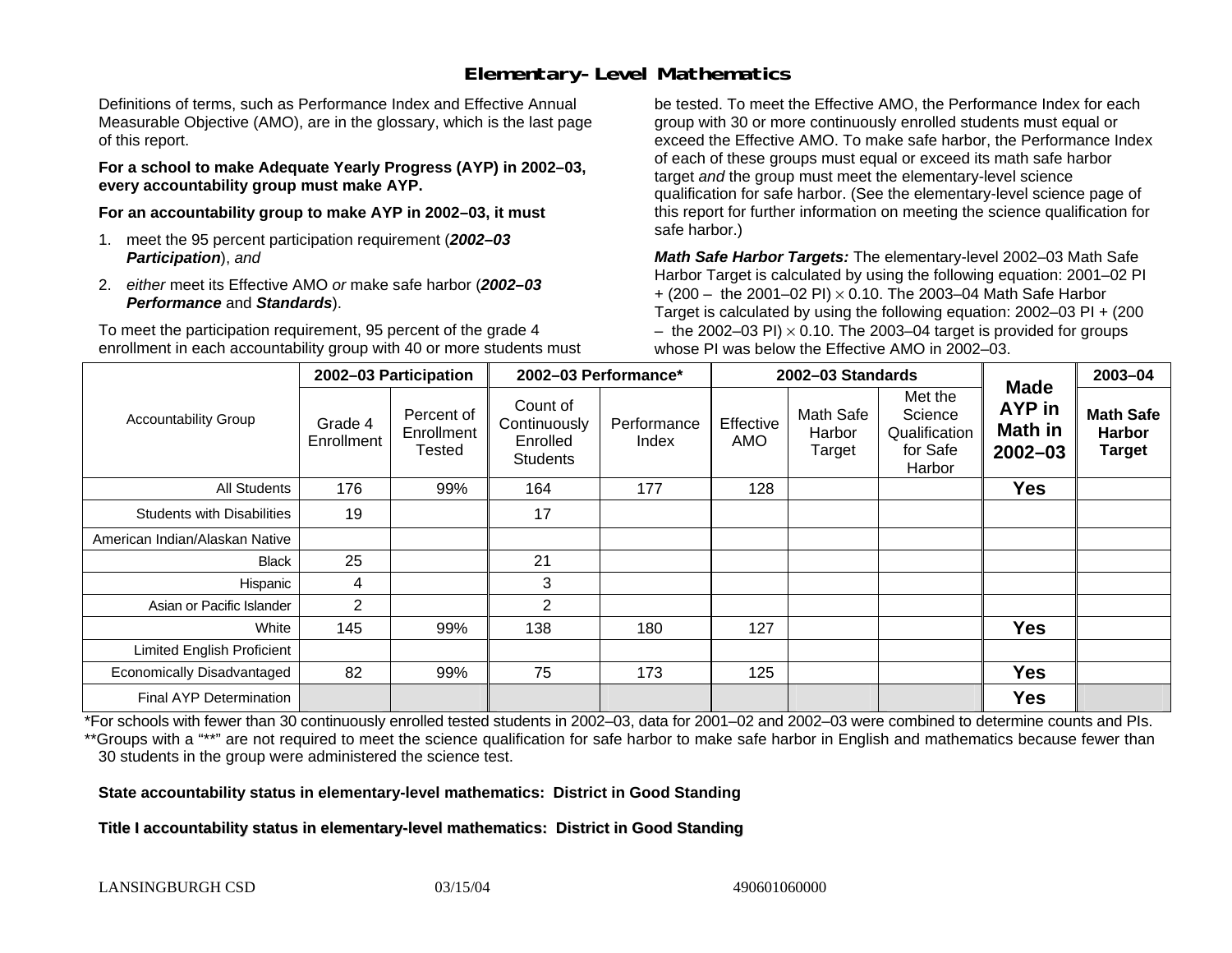#### **Elementary-Level Science**

Definitions of terms, such as Progress Target and Adequate Yearly Progress (AYP), are in the glossary, which is the last page of this report.

*Made AYP in Science in 2002–03:* For a school to make AYP in science, the Percent At or Above SDL for the "All Students" group must equal or exceed the State Science Standard or the Science Progress Target.

**State Designated Level (SDL):** The score that students taking the elementary-level science test must equal or exceed on the written portion of the test to meet the State Science Standard.

*Qualification for Safe Harbor in Elementary-Level ELA and Math:* For an accountability group to be considered Qualified for Safe Harbor in Elementary-Level ELA and Math, the Percent At or Above SDL must equal or exceed the State Science Standard or the Science Progress Target in elementary-level science for that group. Groups with fewer than 30 students tested in elementary-level science are not subject to this qualification criterion.

*Science Progress Targets:* The elementary-level 2002–03 Science Progress Target is calculated by adding one point to the 2001–02 Percent At or Above SDL. The 2003–04 Science Progress Target is calculated by multiplying the 2002–03 Percent At or Above SDL by two and then adding one point. The 2003–04 target is provided for groups whose Percent At or Above SDL was below the State Science Standard in 2002–03.

|                                   |                                                         | 2002-03 Performance*       | 2002-03 Standards            |                               |                                             | $2002 - 03$                                                             | 2003-04                       |
|-----------------------------------|---------------------------------------------------------|----------------------------|------------------------------|-------------------------------|---------------------------------------------|-------------------------------------------------------------------------|-------------------------------|
| <b>Accountability Group</b>       | Count of<br>Continuously<br>Enrolled<br><b>Students</b> | Percent At or<br>Above SDL | State<br>Science<br>Standard | Science<br>Progress<br>Target | <b>Made AYP</b><br>in Science<br>in 2002-03 | Qualified for<br>Safe Harbor in<br>Elementary-<br>Level ELA and<br>Math | Science<br>Progress<br>Target |
| All Students                      | 156                                                     | 79                         | 40                           |                               | <b>Yes</b>                                  | Yes                                                                     |                               |
| <b>Students with Disabilities</b> | 13                                                      |                            |                              |                               |                                             |                                                                         |                               |
| American Indian/Alaskan Native    |                                                         |                            |                              |                               |                                             |                                                                         |                               |
| <b>Black</b>                      | 17                                                      |                            |                              |                               |                                             |                                                                         |                               |
| Hispanic                          | 4                                                       |                            |                              |                               |                                             |                                                                         |                               |
| Asian or Pacific Islander         | 2                                                       |                            |                              |                               |                                             |                                                                         |                               |
| White                             | 133                                                     | 82                         | 40                           |                               |                                             | <b>Yes</b>                                                              |                               |
| Limited English Proficient        |                                                         |                            |                              |                               |                                             |                                                                         |                               |
| Economically Disadvantaged        | 72                                                      | 72                         | 40                           |                               |                                             | Yes                                                                     |                               |
| <b>Final AYP Determination</b>    |                                                         |                            |                              |                               | <b>Yes</b>                                  |                                                                         |                               |

\*For schools with fewer than 30 continuously enrolled students in 2002–03, data for 2001–02 and 2002–03 were combined to determine counts and percents at or above SDL.

#### **State accountability status in elementary-level science: District in Good Standing**

#### Title I accountability status in elementary-level science: District in Good Standing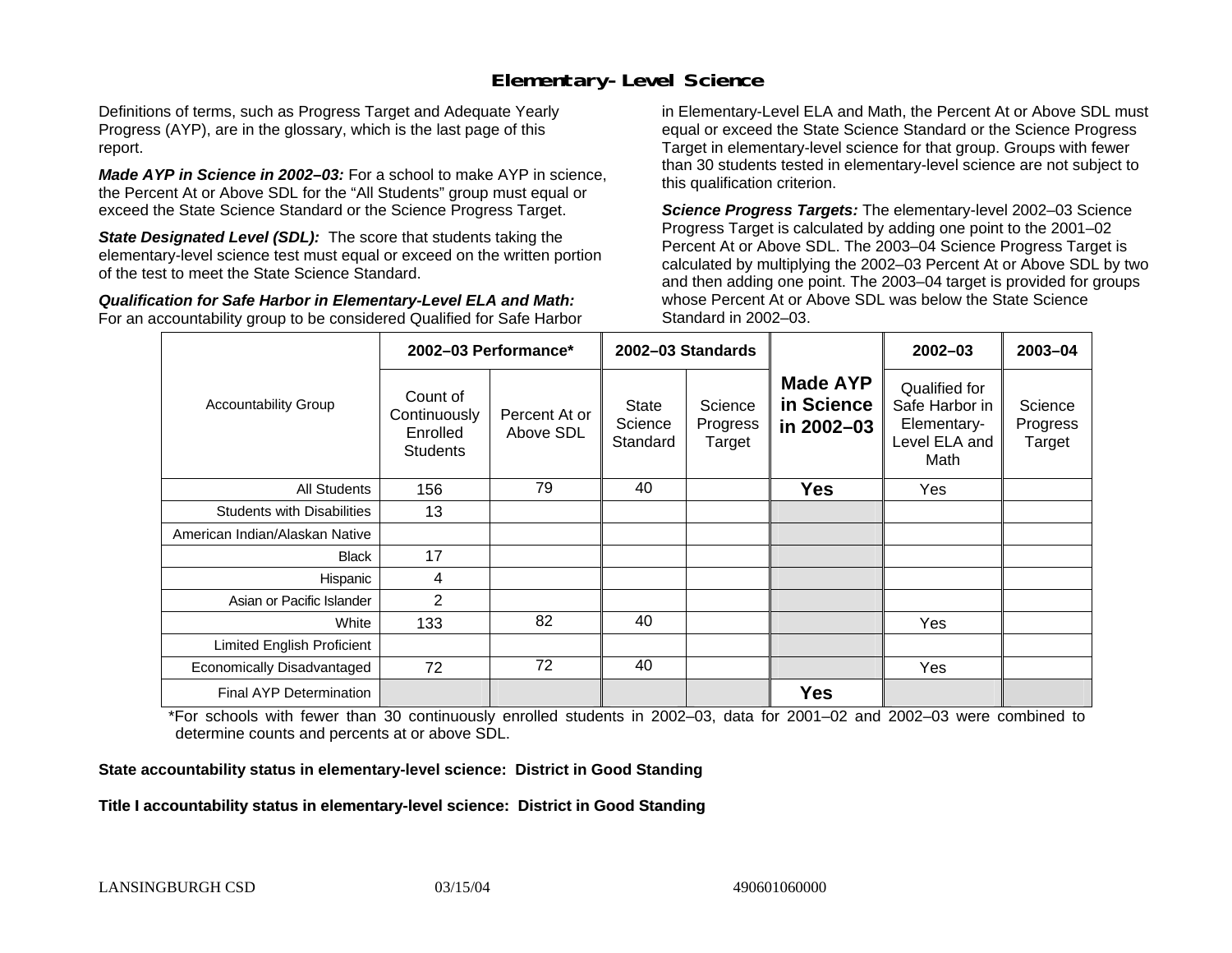### **Middle-Level English Language Arts**

Definitions of terms, such as Performance Index and Effective Annual Measurable Objective (AMO), are in the glossary, which is the last page of this report.

**For a school to make Adequate Yearly Progress (AYP) in 2002–03, every accountability group must make AYP.** 

**For an accountability group to make AYP in 2002–03, it must** 

- 1. meet the 95 percent participation requirement (*2002–03 Participation*), *and*
- 2. *either* meet its Effective AMO *or* make safe harbor (*2002–03 Performance* and *Standards*).

To meet the participation requirement, 95 percent of the grade 8 enrollment in each accountability group with 40 or more students must

be tested. To meet the Effective AMO, the Performance Index for each group with 30 or more continuously enrolled students must equal or exceed the Effective AMO. To make safe harbor, the Performance Index of each of these groups must equal or exceed its ELA safe harbor target *and* the group must meet the middle-level science qualification for safe harbor. (See the middle-level science page of this report for further information on meeting the science qualification for safe harbor.)

*ELA Safe Harbor Targets:* The middle-level *2002–03* ELA Safe Harbor Target is calculated by using the following equation: 2001–02 PI + (200  $-$  the 2001–02 PI)  $\times$  0.10. The 2003–04 ELA Safe Harbor Target is  $\,$ calculated by using the following equation:  $2002-03$  PI +  $(200 -$  the 2002–03 PI)  $\times$  0.10. The 2003–04 target is provided for groups whose PI was below the Effective AMO in 2002–03.

|                                   | 2002-03 Participation |                                    | 2002-03 Performance*                                    |                      |                  | 2002-03 Standards                   |                                                           | 2003-04                                                      |                                                   |
|-----------------------------------|-----------------------|------------------------------------|---------------------------------------------------------|----------------------|------------------|-------------------------------------|-----------------------------------------------------------|--------------------------------------------------------------|---------------------------------------------------|
| <b>Accountability Group</b>       | Grade 8<br>Enrollment | Percent of<br>Enrollment<br>Tested | Count of<br>Continuously<br>Enrolled<br><b>Students</b> | Performance<br>Index | Effective<br>AMO | <b>ELA Safe</b><br>Harbor<br>Target | Met the<br>Science<br>Qualification<br>for Safe<br>Harbor | <b>Made</b><br><b>AYP</b> in<br><b>ELA</b> in<br>$2002 - 03$ | <b>ELA Safe</b><br><b>Harbor</b><br><b>Target</b> |
| <b>All Students</b>               | 218                   | 97%                                | 205                                                     | 135                  | 99               |                                     |                                                           | <b>Yes</b>                                                   |                                                   |
| <b>Students with Disabilities</b> | 38                    |                                    | 35                                                      | 80                   | 91               | 89                                  | Yes                                                       | <b>No</b>                                                    | 92                                                |
| American Indian/Alaskan Native    |                       |                                    |                                                         |                      |                  |                                     |                                                           |                                                              |                                                   |
| <b>Black</b>                      | 27                    |                                    | 25                                                      |                      |                  |                                     |                                                           |                                                              |                                                   |
| Hispanic                          | 2                     |                                    |                                                         |                      |                  |                                     |                                                           |                                                              |                                                   |
| Asian or Pacific Islander         | 3                     |                                    | 3                                                       |                      |                  |                                     |                                                           |                                                              |                                                   |
| White                             | 186                   | 96%                                | 176                                                     | 136                  | 99               |                                     |                                                           | <b>Yes</b>                                                   |                                                   |
| <b>Limited English Proficient</b> | 2                     |                                    | 2                                                       |                      |                  |                                     |                                                           |                                                              |                                                   |
| Economically Disadvantaged        | 87                    | 97%                                | 79                                                      | 115                  | 96               |                                     |                                                           | <b>Yes</b>                                                   |                                                   |
| <b>Final AYP Determination</b>    |                       |                                    |                                                         |                      |                  |                                     |                                                           | <b>No</b>                                                    |                                                   |

\*For schools with fewer than 30 continuously enrolled tested students in 2002–03, data for 2001–02 and 2002–03 were combined to determine counts and PIs.

\*\*Groups with a "\*\*" are not required to meet the science qualification for safe harbor to make safe harbor in English and mathematics because fewer than 30 students in the group were administered the science test.

**State accountability status in middle-level English language arts: District in Good Standing** 

Title I accountability status in middle-level English language arts: District in Good Standing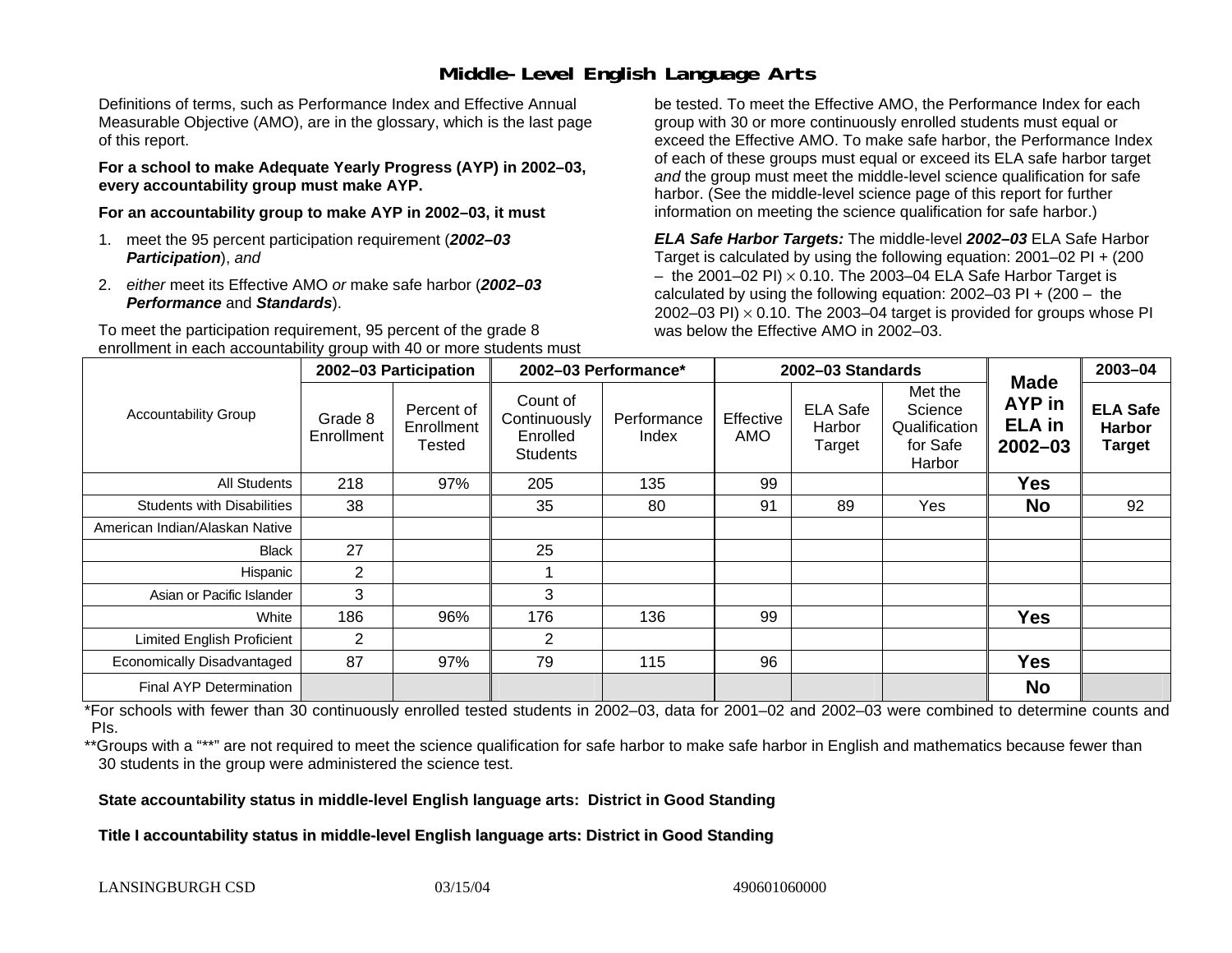### **Middle-Level Mathematics**

Definitions of terms, such as Performance Index and Effective Annual Measurable Objective (AMO), are in the glossary, which is the last page of this report.

**For a school to make Adequate Yearly Progress (AYP) in 2002–03, every accountability group must make AYP.** 

**For an accountability group to make AYP in 2002–03, it must** 

- 1. meet the 95 percent participation requirement (*2002–03 Participation*), *and*
- 2. *either* meet its Effective AMO *or* make safe harbor (*2002–03 Performance* and *Standards*).

To meet the participation requirement, 95 percent of the grade 8 enrollment in each accountability group with 40 or more students must

be tested. To meet the Effective AMO, the Performance Index for each group with 30 or more continuously enrolled students must equal or exceed the Effective AMO. To make safe harbor, the Performance Index of each of these groups must equal or exceed its math safe harbor target *and* the group must meet the middle-level science qualification for safe harbor. (See the middle-level science page of this report for further information on meeting the science qualification for safe harbor.)

*Math Safe Harbor Targets:* The middle-level 2002–03 Math Safe Harbor Target is calculated by using the following equation: 2001–02 PI + (200 – the 2001–02 PI) × 0.10. The 2003–04 Math Safe Harbor Target is calculated by using the following equation: 2002–03 PI + (200  $-$  the 2002–03 PI)  $\times$  0.10. The 2003–04 target is provided for groups whose PI was below the Effective AMO in 2002–03

|                                   | 2002-03 Participation |                                           | 2002-03 Performance*                                    |                      |                         | 2002-03 Standards             |                                                           | 2003-04                                                |                                                    |
|-----------------------------------|-----------------------|-------------------------------------------|---------------------------------------------------------|----------------------|-------------------------|-------------------------------|-----------------------------------------------------------|--------------------------------------------------------|----------------------------------------------------|
| <b>Accountability Group</b>       | Grade 8<br>Enrollment | Percent of<br>Enrollment<br><b>Tested</b> | Count of<br>Continuously<br>Enrolled<br><b>Students</b> | Performance<br>Index | Effective<br><b>AMO</b> | Math Safe<br>Harbor<br>Target | Met the<br>Science<br>Qualification<br>for Safe<br>Harbor | <b>Made</b><br><b>AYP</b> in<br>Math in<br>$2002 - 03$ | <b>Math Safe</b><br><b>Harbor</b><br><b>Target</b> |
| All Students                      | 218                   | 98%                                       | 206                                                     | 136                  | 73                      |                               |                                                           | Yes                                                    |                                                    |
| <b>Students with Disabilities</b> | 38                    |                                           | 34                                                      | 91                   | 64                      |                               |                                                           | <b>Yes</b>                                             |                                                    |
| American Indian/Alaskan Native    |                       |                                           |                                                         |                      |                         |                               |                                                           |                                                        |                                                    |
| <b>Black</b>                      | 29                    |                                           | 25                                                      |                      |                         |                               |                                                           |                                                        |                                                    |
| Hispanic                          |                       |                                           |                                                         |                      |                         |                               |                                                           |                                                        |                                                    |
| Asian or Pacific Islander         | 3                     |                                           | 3                                                       |                      |                         |                               |                                                           |                                                        |                                                    |
| White                             | 185                   | 98%                                       | 177                                                     | 140                  | 73                      |                               |                                                           | <b>Yes</b>                                             |                                                    |
| <b>Limited English Proficient</b> | 2                     |                                           | 2                                                       |                      |                         |                               |                                                           |                                                        |                                                    |
| Economically Disadvantaged        | 86                    | 97%                                       | 77                                                      | 109                  | 70                      |                               |                                                           | <b>Yes</b>                                             |                                                    |
| Final AYP Determination           |                       |                                           |                                                         |                      |                         |                               |                                                           | <b>Yes</b>                                             |                                                    |

\*For schools with fewer than 30 continuously enrolled tested students in 2002–03, data for 2001–02 and 2002–03 were combined to determine counts and PIs.

\*\*Groups with a "\*\*" are not required to meet the science qualification for safe harbor to make safe harbor in English and mathematics because fewer than 30 students in the group were administered the science test.

**State accountability status in middle-level mathematics: District in Good Standing** 

Title I accountability status in middle-level mathematics: District in Good Standing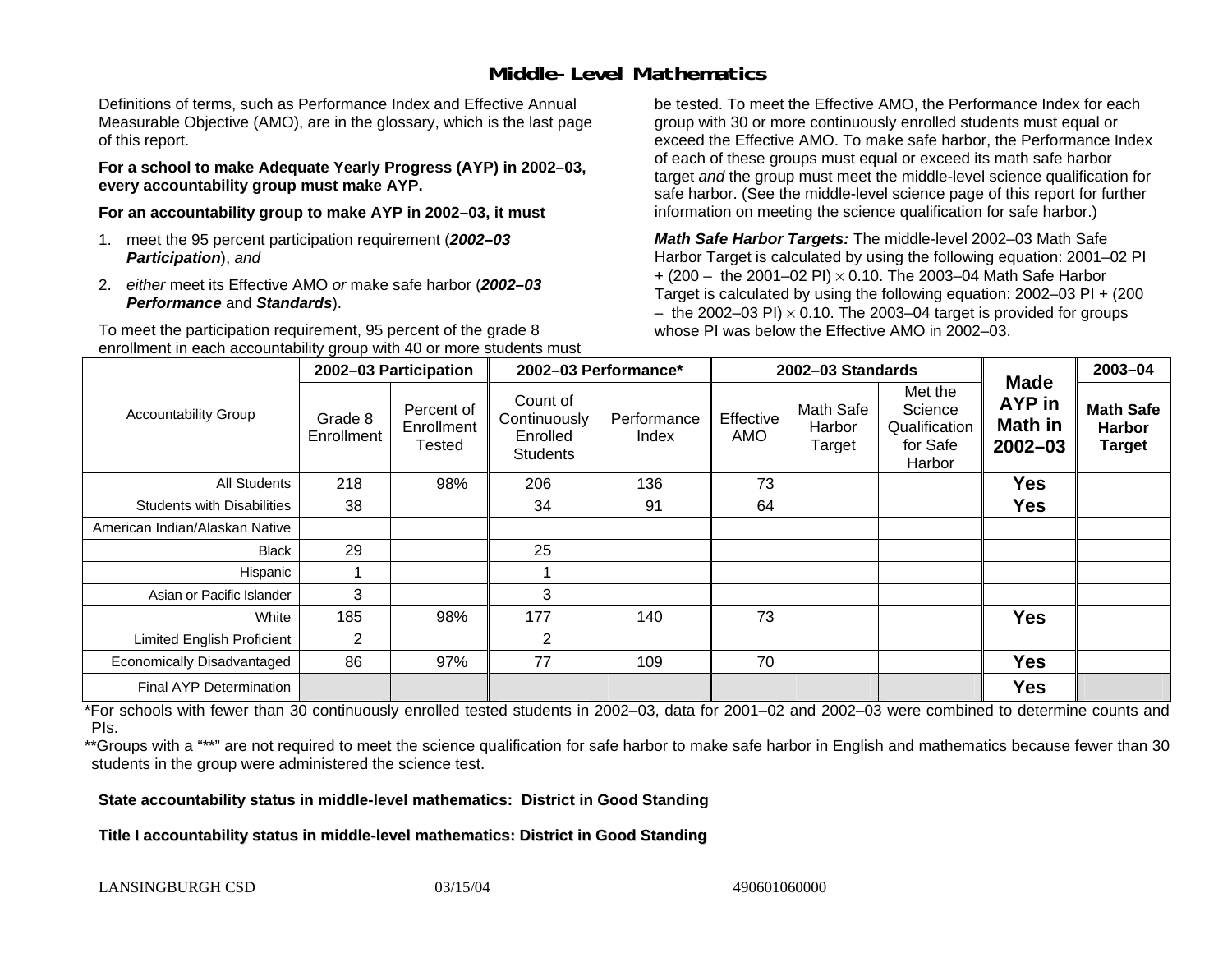### **Middle-Level Science**

Definitions of terms, such as Progress Target and Adequate Yearly Progress (AYP), are in the glossary, which is the last page of this report.

*Made AYP in Science in 2002–03:* For a school to make AYP in science, the Performance Index (PI) for the "All Students" group must equal or exceed the State Science Standard or the Science Progress Target.

*Qualification for Safe Harbor in Middle-Level ELA and Math:* For an accountability group to be considered Qualified for Safe Harbor in

Middle-Level ELA and Math, the PI must equal or exceed the State Science Standard or the Science Progress Target in middle-level science for that group. Groups with fewer than 30 students tested in middle-level science are not subject to this qualification criterion.

*Science Progress Targets:* The middle-level 2002–03 Science Progress Target is calculated by adding one point to the 2001–02 PI. The 2003–04 Science Progress Target is calculated by adding one point to the 2002–03 PI. The 2003–04 target is provided for groups whose PI was below the State Science Standard in 2002–03.

|                                   | 2002-03 Performance*                                    |                      |                              | 2002-03 Standards             |                                             | $2002 - 03$                                                            | $2003 - 04$                   |
|-----------------------------------|---------------------------------------------------------|----------------------|------------------------------|-------------------------------|---------------------------------------------|------------------------------------------------------------------------|-------------------------------|
| <b>Accountability Group</b>       | Count of<br>Continuously<br>Enrolled<br><b>Students</b> | Performance<br>Index | State<br>Science<br>Standard | Science<br>Progress<br>Target | <b>Made AYP</b><br>in Science<br>in 2002-03 | Qualified<br>for Safe<br>Harbor in<br>Middle-<br>Level ELA<br>and Math | Science<br>Progress<br>Target |
| <b>All Students</b>               | 201                                                     | 176                  | 100                          |                               | <b>Yes</b>                                  | Yes                                                                    |                               |
| <b>Students with Disabilities</b> | 30                                                      | 137                  | 100                          |                               |                                             | Yes                                                                    |                               |
| American Indian/Alaskan Native    |                                                         |                      |                              |                               |                                             |                                                                        |                               |
| <b>Black</b>                      | 26                                                      |                      |                              |                               |                                             |                                                                        |                               |
| Hispanic                          | 1                                                       |                      |                              |                               |                                             |                                                                        |                               |
| Asian or Pacific Islander         | 3                                                       |                      |                              |                               |                                             |                                                                        |                               |
| White                             | 171                                                     | 177                  | 100                          |                               |                                             | Yes                                                                    |                               |
| <b>Limited English Proficient</b> | 2                                                       |                      |                              |                               |                                             |                                                                        |                               |
| Economically Disadvantaged        | 74                                                      | 162                  | 100                          |                               |                                             | Yes                                                                    |                               |
| <b>Final AYP Determination</b>    |                                                         |                      |                              |                               | <b>Yes</b>                                  |                                                                        |                               |

\*For schools with fewer than 30 continuously enrolled students in 2002–03, data for 2001–02 and 2002–03 were combined to determine counts and PIs.

**State accountability status in middle-level science: District in Good Standing** 

Title I accountability status in middle-level science: District in Good Standing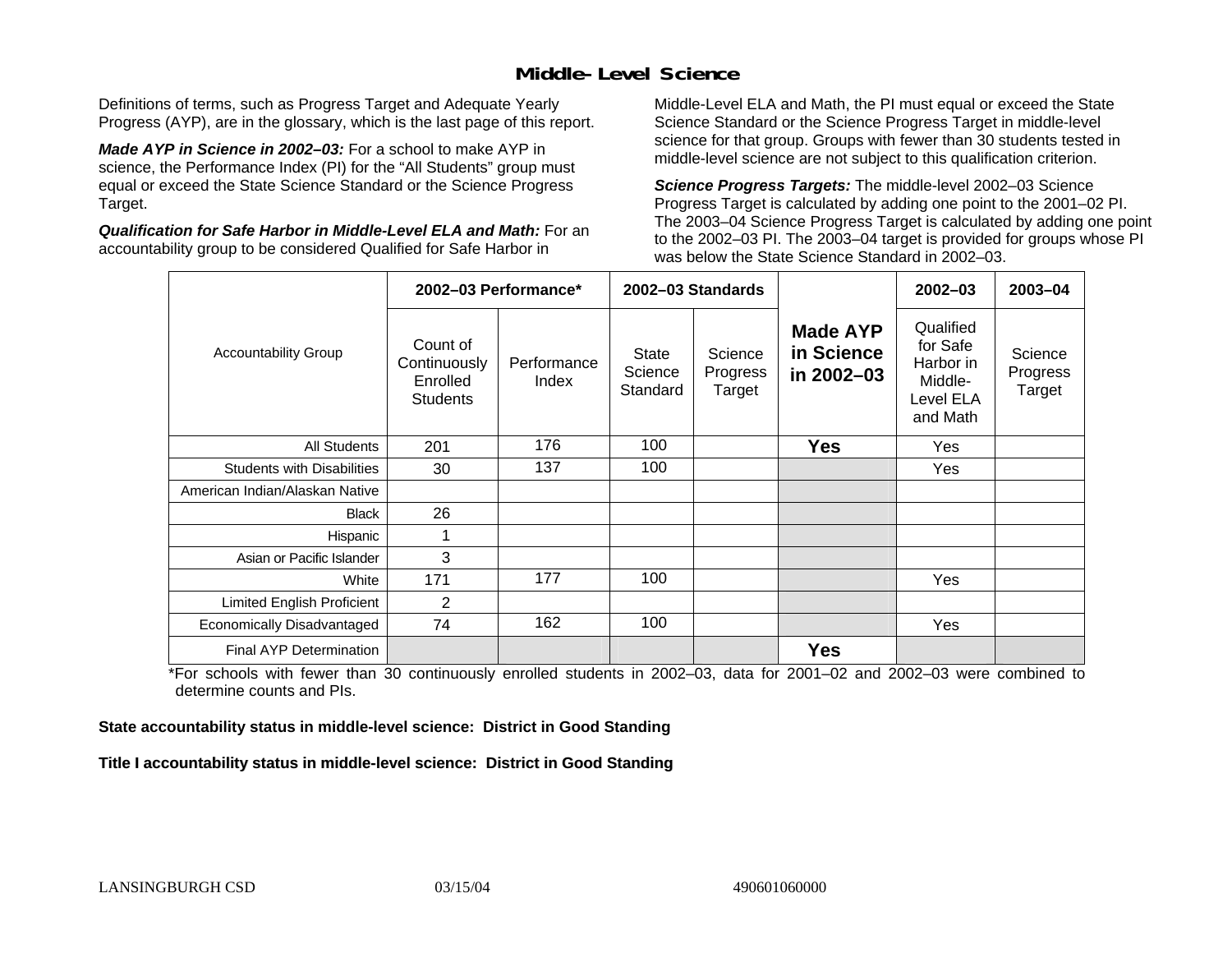### **Secondary-Level English Language Arts**

Definitions of terms, such as Performance Index and Effective Annual Measurable Objective (AMO), are in the glossary, which is the last page of this report.

#### **For a school to make Adequate Yearly Progress (AYP) in 2002–03, every accountability group must make AYP.**

**For an accountability group to make AYP in 2002–03,** it must meet its Effective AMO *or* make safe harbor (*2002–03 Performance* and *Standards*). To meet the Effective AMO, the Performance Index for each group with 30 or more cohort members must equal or exceed the Effective AMO. To make safe harbor, the Performance Index of each of these groups must equal or exceed its ELA safe harbor target *and* the group must meet the graduation-rate qualification for safe harbor. (See the graduation-rate page of this report for further information on meeting the graduation-rate qualification for safe harbor.)

*ELA Safe Harbor Targets:* The secondary-level 2002–03 ELA Safe Harbor Target is calculated by using the following equation: 2001–02 PI + (200 – the 2001–02 PI) <sup>×</sup> 0.10. The 2003–04 ELA Safe Harbor Target is calculated by using the following equation: 2002–03 PI + (200 – the 2002–03 PI)  $\times$  0.10. The 2003–04 target is provided for groups whose PI was below the Effective AMO in 2002–03.

|                                   | 2002-03 Performance*                                        |                      |                  | 2002-03 Standards                   | <b>Made</b>                                                           | 2003-04                                |                                     |
|-----------------------------------|-------------------------------------------------------------|----------------------|------------------|-------------------------------------|-----------------------------------------------------------------------|----------------------------------------|-------------------------------------|
| <b>Accountability Group</b>       | Count of 1999<br>Accountability<br>Cohort<br><b>Members</b> | Performance<br>Index | Effective<br>AMO | <b>ELA Safe</b><br>Harbor<br>Target | Met the<br><b>Graduation-Rate</b><br>Qualification for<br>Safe Harbor | AYP in<br><b>ELA</b> in<br>$2002 - 03$ | <b>ELA Safe</b><br>Harbor<br>Target |
| <b>All Students</b>               | 125                                                         | 175                  | 133              |                                     | Yes                                                                   | <b>Yes</b>                             |                                     |
| <b>Students with Disabilities</b> | 10                                                          |                      |                  |                                     |                                                                       |                                        |                                     |
| American Indian/Alaskan Native    |                                                             |                      |                  |                                     |                                                                       |                                        |                                     |
| <b>Black</b>                      | 8                                                           |                      |                  |                                     |                                                                       |                                        |                                     |
| Hispanic                          | 2                                                           |                      |                  |                                     |                                                                       |                                        |                                     |
| Asian or Pacific Islander         |                                                             |                      |                  |                                     |                                                                       |                                        |                                     |
| White                             | 114                                                         | 182                  | 132              |                                     | Yes                                                                   | <b>Yes</b>                             |                                     |
| Limited English Proficient        |                                                             |                      |                  |                                     |                                                                       |                                        |                                     |
| Economically Disadvantaged        | 2                                                           |                      |                  |                                     |                                                                       |                                        |                                     |
| Final AYP Determination           |                                                             |                      |                  |                                     |                                                                       | <b>Yes</b>                             |                                     |

\*For schools with fewer than thirty 1999 accountability cohort members, 1998 and 1999 cohort data were combined to determine counts and PIs.

\*\*Groups with a "\*\*" are not required to meet the graduation-rate qualification for safe harbor, because fewer than 30 members in the 1998 graduation-rate cohort were in those groups.

**State accountability status in secondary-level English language arts: District in Good Standing** 

Title I accountability status in secondary-level English language arts: District in Good Standing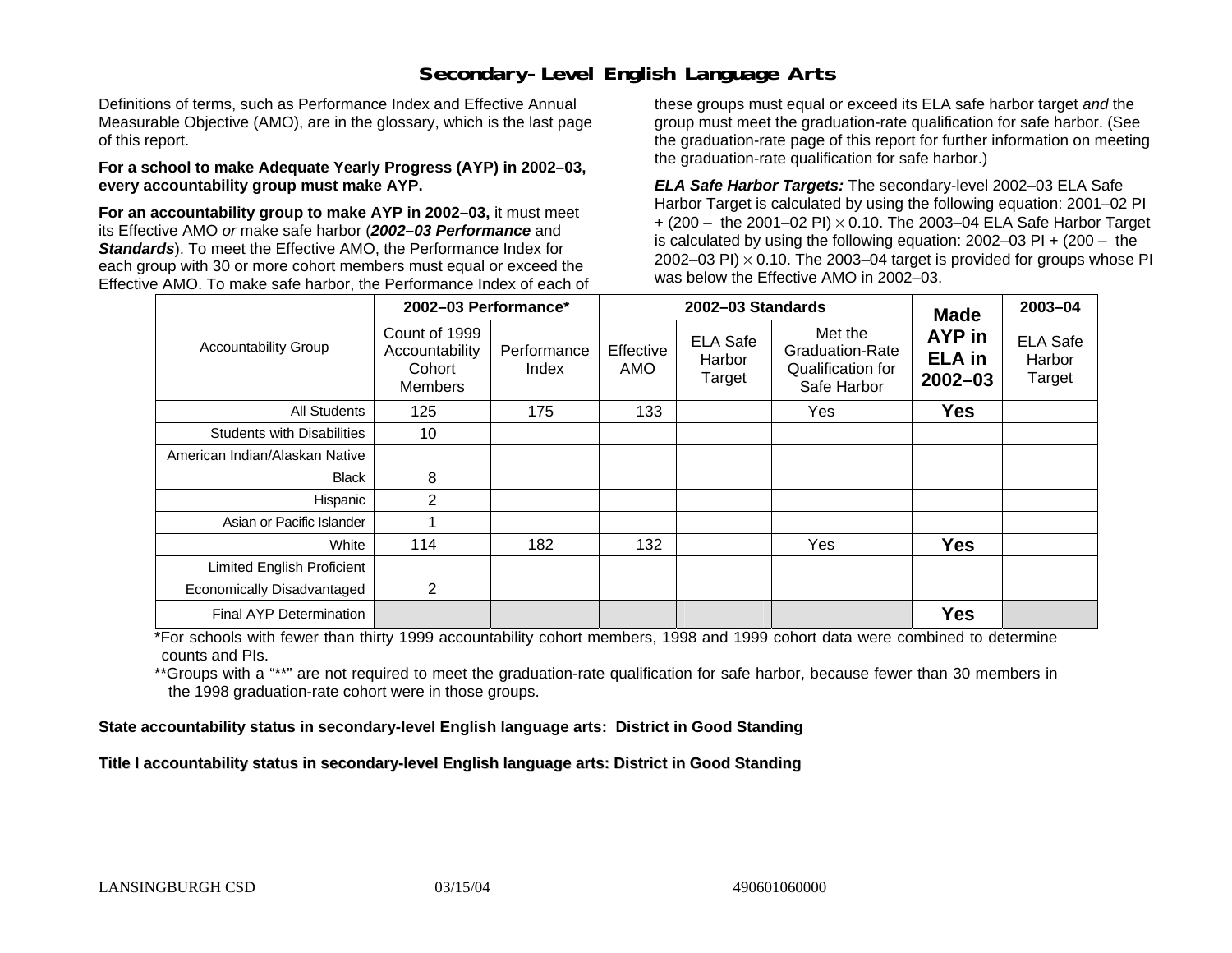### **Secondary-Level Mathematics**

Definitions of terms, such as Performance Index and Effective Annual Measurable Objective (AMO), are in the glossary, which is the last page of this report.

#### **For a school to make Adequate Yearly Progress (AYP) in 2002–03, every accountability group must make AYP.**

**For an accountability group to make AYP in 2002–03,** it must meet its Effective AMO *or* make safe harbor (*2002–03 Performance* and *Standards*). To meet the Effective AMO, the Performance Index for each group with 30 or more cohort members must equal or exceed the Effective AMO. To make safe harbor, the Performance Index of each of these groups must equal or exceed its math safe harbor target *and* the group must meet the graduation-rate qualification for safe harbor. (See the graduation-rate page of this report for further information on meeting the graduation-rate qualification for safe harbor.)

*Math Safe Harbor Targets:* The secondary-level 2002–03 Math Safe Harbor Target is calculated by using the following equation: 2001–02 PI + (200 – the 2001–02 PI) × 0.10. The 2003–04 Math Safe Harbor Target is calculated by using the following equation: 2002–03 PI + (200  $-$  the 2002–03 PI)  $\times$  0.10. The 2003–04 target is provided for groups whose PI was below the Effective AMO in 2002–03.

|                                   | 2002-03 Performance*                                        |                      |                  | 2002-03 Standards             | <b>Made</b>                                                           | 2003-04                          |                               |
|-----------------------------------|-------------------------------------------------------------|----------------------|------------------|-------------------------------|-----------------------------------------------------------------------|----------------------------------|-------------------------------|
| <b>Accountability Group</b>       | Count of 1999<br>Accountability<br>Cohort<br><b>Members</b> | Performance<br>Index | Effective<br>AMO | Math Safe<br>Harbor<br>Target | Met the<br><b>Graduation-Rate</b><br>Qualification for<br>Safe Harbor | AYP in<br>Math in<br>$2002 - 03$ | Math Safe<br>Harbor<br>Target |
| All Students                      | 125                                                         | 173                  | 123              |                               | Yes                                                                   | <b>Yes</b>                       |                               |
| <b>Students with Disabilities</b> | 10                                                          |                      |                  |                               |                                                                       |                                  |                               |
| American Indian/Alaskan Native    |                                                             |                      |                  |                               |                                                                       |                                  |                               |
| <b>Black</b>                      | 8                                                           |                      |                  |                               |                                                                       |                                  |                               |
| Hispanic                          | 2                                                           |                      |                  |                               |                                                                       |                                  |                               |
| Asian or Pacific Islander         |                                                             |                      |                  |                               |                                                                       |                                  |                               |
| White                             | 114                                                         | 177                  | 122              |                               | Yes                                                                   | <b>Yes</b>                       |                               |
| <b>Limited English Proficient</b> |                                                             |                      |                  |                               |                                                                       |                                  |                               |
| Economically Disadvantaged        | 2                                                           |                      |                  |                               |                                                                       |                                  |                               |
| <b>Final AYP Determination</b>    |                                                             |                      |                  |                               |                                                                       | <b>Yes</b>                       |                               |

\*For schools with fewer than thirty 1999 accountability cohort members, 1998 and 1999 cohort data were combined to determine counts and PIs.

\*\*Groups with a "\*\*" are not required to meet the graduation-rate qualification for safe harbor, because fewer than 30 members in the 1998 graduation-rate cohort were in those groups.

**State accountability status in secondary-level mathematics: District in Good Standing** 

Title I accountability status in secondary-level mathematics: District in Good Standing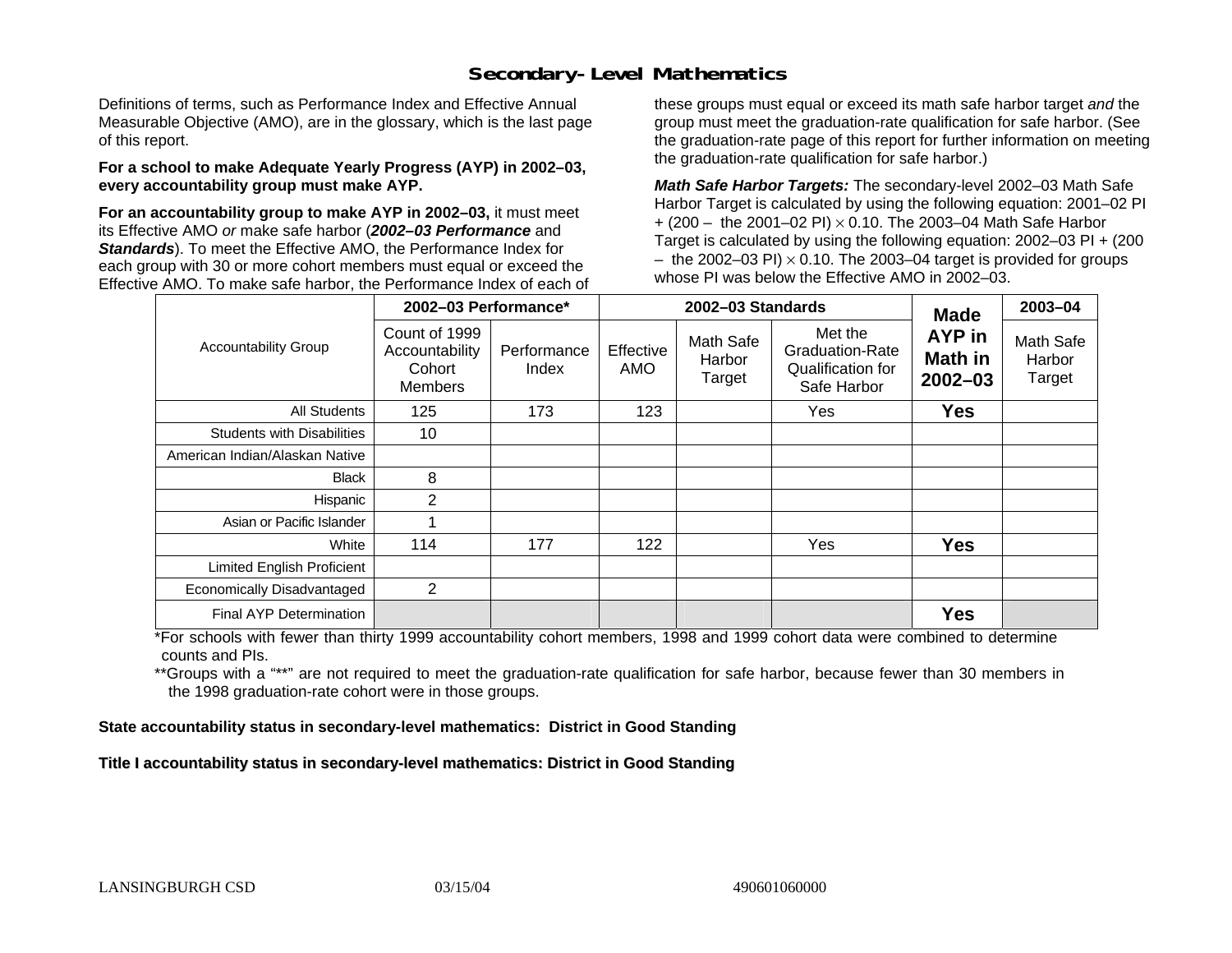## **Graduation Rate**

Definitions of terms, such as Progress Target and Adequate Yearly Progress (AYP), are in the glossary, which is the last page of this report.

*Made AYP in Graduation Rate in 2002–03:* For a school to make AYP in graduation rate, the Percent Earning a Local Diploma by August 31, 2002 for the "All Students" group must equal or exceed the Graduation-Rate Standard or the Graduation-Rate Progress Target.

*Qualification for Safe Harbor in Secondary-Level ELA and Math:* For an accountability group to be considered Qualified for Safe Harbor in Secondary-Level ELA and Math, the Percent Earning a Local Diploma

by August 31, 2002 must equal or exceed the Graduation-Rate Standard or the Graduation-Rate Progress Target for that group.

*Graduation-Rate Progress Targets:* The 2002–03 Graduation-Rate Progress Target is calculated by adding one point to the Percent Earning a Local Diploma by June 30, 2002. The 2003–04 Graduation-Rate Target is calculated by adding one point to the Percent Earning a Local Diploma by August 31, 2002. This target is provided for each group whose Percent Earning a Local Diploma by August 31, 2002 is below the Graduation-Rate Standard in 2002–03. Groups with fewer than 30 cohort members are not subject to this criterion.

|                                   |                                                                         | 2002-03 Performance                                      |                                 | 2002-03 Standards                         |                                                                             | $2002 - 03$                                                               | 2003-04                                   |
|-----------------------------------|-------------------------------------------------------------------------|----------------------------------------------------------|---------------------------------|-------------------------------------------|-----------------------------------------------------------------------------|---------------------------------------------------------------------------|-------------------------------------------|
| <b>Accountability Group</b>       | Count of<br>1998<br>Graduation-<br><b>Rate Cohort</b><br><b>Members</b> | Percent Earning a<br>Local Diploma by<br>August 31, 2002 | Graduation-<br>Rate<br>Standard | Graduation-<br>Rate<br>Progress<br>Target | <b>Made AYP</b><br>in<br><b>Graduation</b><br><b>Rate in</b><br>$2002 - 03$ | Qualified<br>for Safe<br>Harbor in<br>Secondary-<br>Level ELA<br>and Math | Graduation-<br>Rate<br>Progress<br>Target |
| All Students                      | 136                                                                     | 80                                                       | 55                              |                                           | Yes                                                                         | Yes                                                                       |                                           |
| <b>Students with Disabilities</b> | 14                                                                      |                                                          |                                 |                                           |                                                                             |                                                                           |                                           |
| American Indian/Alaskan Native    |                                                                         |                                                          |                                 |                                           |                                                                             |                                                                           |                                           |
| <b>Black</b>                      | $\overline{2}$                                                          |                                                          |                                 |                                           |                                                                             |                                                                           |                                           |
| Hispanic                          |                                                                         |                                                          |                                 |                                           |                                                                             |                                                                           |                                           |
| Asian or Pacific Islander         |                                                                         |                                                          |                                 |                                           |                                                                             |                                                                           |                                           |
| White                             | 133                                                                     | 80                                                       | 55                              |                                           |                                                                             | Yes                                                                       |                                           |
| Limited English Proficient        |                                                                         |                                                          |                                 |                                           |                                                                             |                                                                           |                                           |
| Economically Disadvantaged        | 22                                                                      |                                                          |                                 |                                           |                                                                             |                                                                           |                                           |
| <b>Final AYP Determination</b>    |                                                                         |                                                          |                                 |                                           | Yes                                                                         |                                                                           |                                           |

#### **State accountability status for graduation rate: District in Good Standing**

Title I accountability status for graduation rate: District in Good Standing